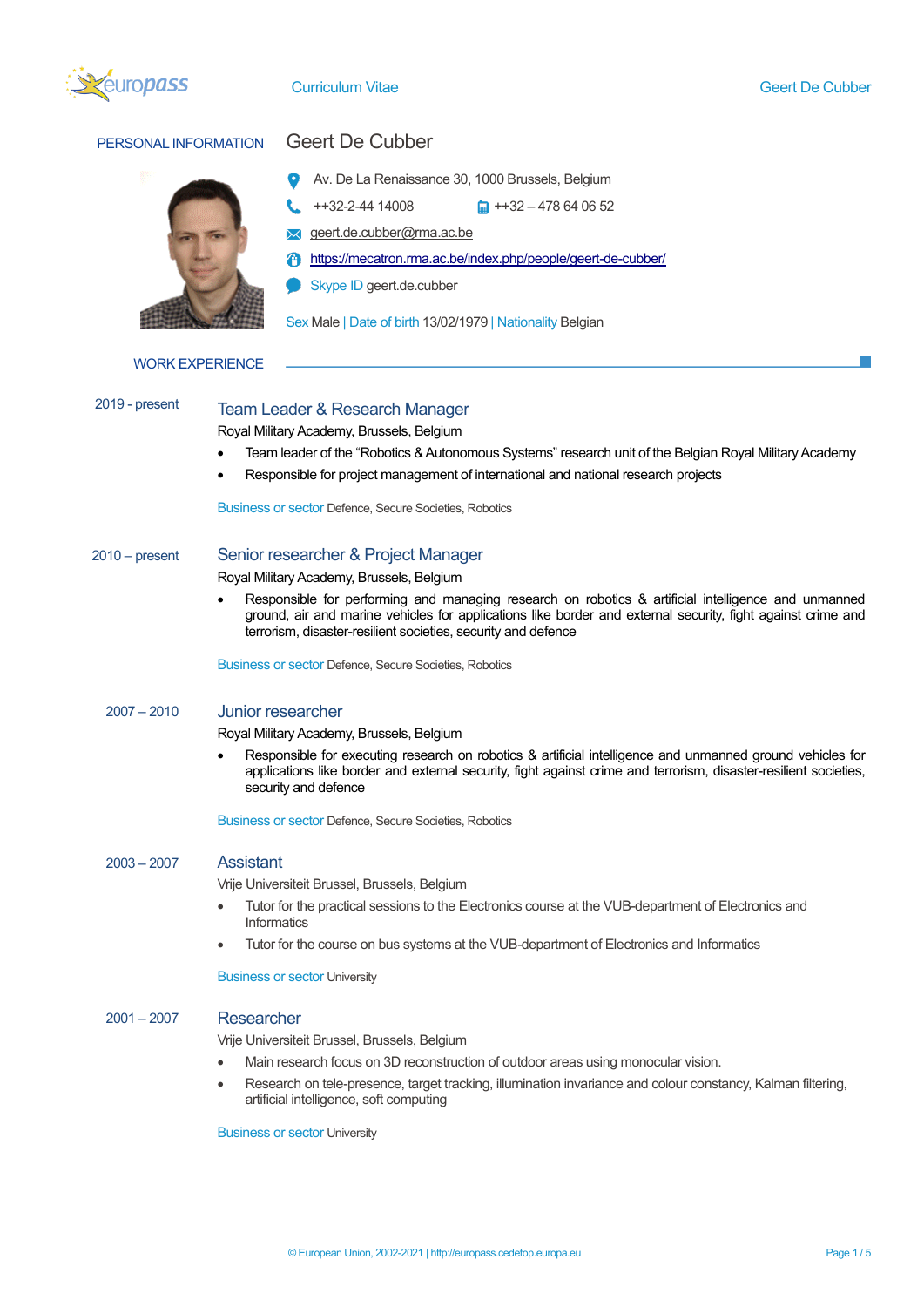

 $\mathbf{L}$ 

## PROJECTS -

| <b>Timing</b> | <b>Project Acronym</b>                                          | Scope & tasks                                                                                                                                                                                                                                                                                                                       | <b>Funding Scheme</b>                                                                 | <b>Role</b>                            |
|---------------|-----------------------------------------------------------------|-------------------------------------------------------------------------------------------------------------------------------------------------------------------------------------------------------------------------------------------------------------------------------------------------------------------------------------|---------------------------------------------------------------------------------------|----------------------------------------|
| 2021 - 2024   | <b>COURAGEOUS</b><br>(https://courageous-isf.eu                 | Project coordinator of an EU project developing<br>EU - Internal Security<br>standardised test methods for counter-UAV tools<br>Fund                                                                                                                                                                                                |                                                                                       | Project<br>Coordinator                 |
| 2021 - 2025   | STARS*EU                                                        | Co-project coordinator for the DEFIS grant on EU<br>Space Research                                                                                                                                                                                                                                                                  | <b>DEFIS Service Contract</b>                                                         | Co-Project<br>Coordinator              |
| 2021 - 2023   | <b>AIDED</b>                                                    | WP-Leader of the PADR-AIDED project on the<br>development of AI tools for military demining robots                                                                                                                                                                                                                                  | EU - Preparatory Action<br>for Defence Research                                       | WP-Leader                              |
| 2020 - 2023   | <b>iMUGS</b>                                                    | Swarming Sub-Project Coordinator of the EDIDP<br>iMUGS project on the development of standardised<br>European unmanned ground systems                                                                                                                                                                                               | European Defence<br><b>Industrial Development</b><br>Programme (EDIDP)                | Sub-Project<br>Coordinator             |
| 2020 - 2024   | MarLand                                                         | Technical Coordinator for a Belgian Defence project<br>on the development of algorithms enabling drones to<br>land on Navy vessels                                                                                                                                                                                                  | Belgian Royal Higher<br>Institute for Defence                                         | <b>Technical</b><br>coordinator        |
| 2020 - 2023   | ASSET <sub>s+</sub><br>(http://www.assets-<br><u>plus.eu/</u> ) | Education & Training provider for unmanned vehicles<br>in the domain of Secure Societies and defence                                                                                                                                                                                                                                | EU Erasmus+ - Sector<br>Skills Alliances - Defence<br>technologies                    | Project<br>Participant                 |
| 2019 - 2021   | <b>SOLOMON</b><br>(http://www.solomon-<br>padr.eu/)             | Contributor to an analysis of strategy-oriented analysis<br>of the market forces in EU defence for air, space and<br>cyber armament systems.                                                                                                                                                                                        | EU - H2020 Preparatory<br><b>Action for Defence</b><br>Research                       | Project<br>Participant                 |
| 2019 - 2021   | <b>SSAVE</b>                                                    | Flanders Innovation &<br>Contributor to the development of artificial intelligence<br>tools for the heterogeneous<br>collaboration<br>Entrepreneurship<br>of<br>unmanned maritime assets<br>Agency                                                                                                                                  |                                                                                       | Project<br>Participant                 |
| 2019 - 2022   | <b>MARSUR</b>                                                   | Co-coordinator of a project on the development of<br>algorithms enabling operations with multiple<br>heterogeneous unmanned maritime assets                                                                                                                                                                                         | Belgian Royal Higher<br>Institute for Defence                                         | <b>Technical</b><br>CO-<br>coordinator |
| 2016 - 2018   | SafeShore<br>(http://www.safeshore.eu)                          | Responsible for project management & scientific<br>coordination of an EU project that developed a novel<br>drone detection system for maritime border and<br>external security & Contributor to the development of<br>artificial intelligence algorithms for drone detection.                                                       | EU - H2020 - Secure<br>Societies - Border and<br><b>External Security</b>             | Project<br>Coordinator                 |
| $2012 - 2016$ | <b>ICARUS</b><br>(http://www.fp7-icarus.eu                      | Responsible for project management, scientific<br>coordination and technical coordination of an EU<br>project that developed a set of integrated unmanned<br>tools for crisis management.<br>Contributor to the development of artificial intelligence<br>tools for rendering unmanned search and rescue<br>robots more autonomous. | EU - FP7 - Secure<br>Societies - Security -<br><b>Disaster Resilient</b><br>Societies | Project<br>Coordinator                 |
| $2012 - 2015$ | <b>TIRAMISU</b><br>(http://www.fp7-<br>tiramisu.eu/)            | EU - FP7 - Secure<br>Contributor to the development of artificial intelligence<br>Societies - Security<br>tools for humanitarian demining                                                                                                                                                                                           |                                                                                       | Project<br>Participant                 |
| $2007 - 2011$ | <b>MOBINISS</b>                                                 | Contributor to the development of AI tools for<br>unmanned ground vehicles for security operations.                                                                                                                                                                                                                                 | Belgian Royal Higher<br>Institute for Defence                                         | Project<br>Participant                 |
| $2007 - 2010$ | <b>View-Finder</b>                                              | Contributor to the development of AI tools for<br>unmanned ground vehicles in disaster response.                                                                                                                                                                                                                                    | $EU - FP6 - IST$                                                                      | Project<br>Participant                 |
| 2007 - 2010   | Networked Multi-Robot<br>System                                 | Contributor to the development of artificial intelligence<br>tools for the heterogeneous collaboration of<br>unmanned ground vehicles for security and defence                                                                                                                                                                      | European Defence<br>Agency                                                            | Project<br>Participant                 |
| $2001 - 2005$ | ClearFast                                                       | Contributor to the development of artificial intelligence<br>tools for humanitarian demining                                                                                                                                                                                                                                        | $EU - FP5 - IST$                                                                      | Project<br>Participant                 |
| $2001 - 2006$ | Advanced Mechatronic<br><b>Systems</b>                          | Contributor to the development of artificial intelligence<br>tools for unmanned ground vehicles                                                                                                                                                                                                                                     | <b>Belgian Science Policy</b>                                                         | Project<br>Participant                 |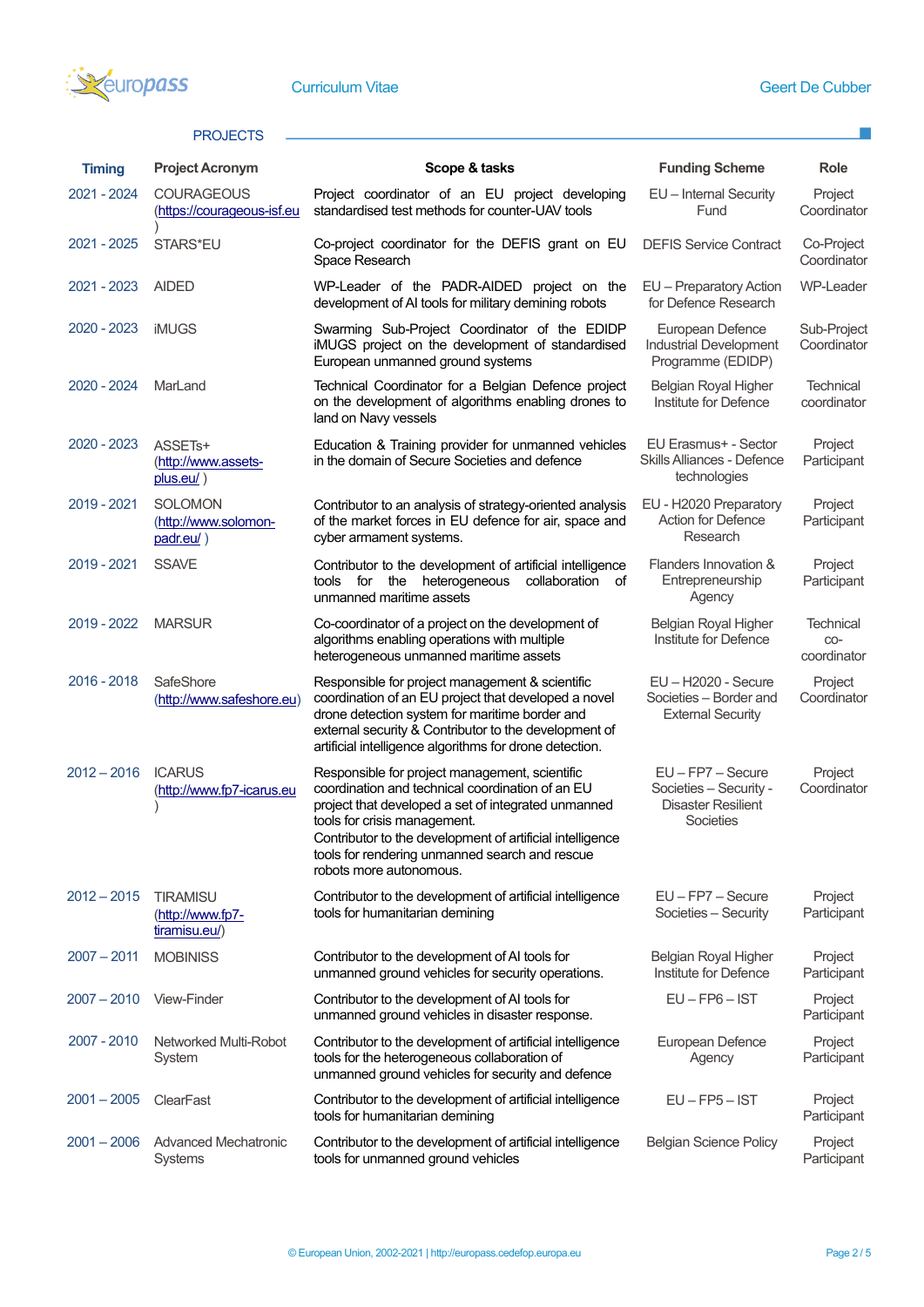

## REVIEWING & EXPERTISE

| <u>REVIEWING &amp; EAFERTIGE</u><br><b>SERVICE</b> |                                                                                                                                                                                                                                                                                                                                                                                                                                                                                                                                                                                                                                                                                                                                                                                                                                                                                                                         |                                                                                                                                                           |  |  |  |
|----------------------------------------------------|-------------------------------------------------------------------------------------------------------------------------------------------------------------------------------------------------------------------------------------------------------------------------------------------------------------------------------------------------------------------------------------------------------------------------------------------------------------------------------------------------------------------------------------------------------------------------------------------------------------------------------------------------------------------------------------------------------------------------------------------------------------------------------------------------------------------------------------------------------------------------------------------------------------------------|-----------------------------------------------------------------------------------------------------------------------------------------------------------|--|--|--|
| <b>Timing</b>                                      | Organisation                                                                                                                                                                                                                                                                                                                                                                                                                                                                                                                                                                                                                                                                                                                                                                                                                                                                                                            | <b>Role</b>                                                                                                                                               |  |  |  |
| 2021 - present                                     | EU - COST Association                                                                                                                                                                                                                                                                                                                                                                                                                                                                                                                                                                                                                                                                                                                                                                                                                                                                                                   | External expert / reviewer for the assessment<br>of project proposals                                                                                     |  |  |  |
| 2020 - present                                     | EU - H2020 - Research Executive Agency                                                                                                                                                                                                                                                                                                                                                                                                                                                                                                                                                                                                                                                                                                                                                                                                                                                                                  | External expert for the ethical screening and<br>checking of project proposals and projects                                                               |  |  |  |
| 2019 - present                                     | EU - H2020 - Research Executive Agency                                                                                                                                                                                                                                                                                                                                                                                                                                                                                                                                                                                                                                                                                                                                                                                                                                                                                  | External expert for the continuous monitoring<br>of the ANDROMEDA, COMPASS2020 &<br>EFFECTOR, projects                                                    |  |  |  |
| $2019 - present$                                   | EU-H2020 - ICT                                                                                                                                                                                                                                                                                                                                                                                                                                                                                                                                                                                                                                                                                                                                                                                                                                                                                                          | External expert for the continuous monitoring<br>of the AirBorne project                                                                                  |  |  |  |
| 2019 - present                                     | EU - H2020 - Secure Societies - Disaster Resilient Societies                                                                                                                                                                                                                                                                                                                                                                                                                                                                                                                                                                                                                                                                                                                                                                                                                                                            | External expert / reviewer for the assessment<br>of project proposals                                                                                     |  |  |  |
| 2019                                               | CHIST - ERA                                                                                                                                                                                                                                                                                                                                                                                                                                                                                                                                                                                                                                                                                                                                                                                                                                                                                                             | External expert / reviewer for the assessment<br>of project proposals                                                                                     |  |  |  |
| 2018 - 2019                                        | EU-DG GROW                                                                                                                                                                                                                                                                                                                                                                                                                                                                                                                                                                                                                                                                                                                                                                                                                                                                                                              | External expert for the continuous monitoring<br>of a JRC study that identifies bottlenecks and<br>supply issues linked to raw and processed<br>materials |  |  |  |
| 2018                                               | Agence Nationale de la Recherche (French National Research<br>Agency)                                                                                                                                                                                                                                                                                                                                                                                                                                                                                                                                                                                                                                                                                                                                                                                                                                                   | External expert / reviewer for the assessment<br>of project proposals                                                                                     |  |  |  |
| 2017 - present                                     | University of Catania<br>Vrije Universiteit Brussel<br>$\sqrt{2}$<br>Military Academy of Tunisia /<br>Belgian Royal Military Academy<br>Polytechnic University of Bucharest                                                                                                                                                                                                                                                                                                                                                                                                                                                                                                                                                                                                                                                                                                                                             | PhD. Jury member for 6 PhD. students                                                                                                                      |  |  |  |
| 2017                                               | Kuwait Foundation for the Advancement of Science (KFAS)                                                                                                                                                                                                                                                                                                                                                                                                                                                                                                                                                                                                                                                                                                                                                                                                                                                                 | External expert / reviewer for the assessment<br>of project proposals                                                                                     |  |  |  |
| 2017                                               | Natural Sciences and Engineering Research Council of Canada<br>(NSERC)                                                                                                                                                                                                                                                                                                                                                                                                                                                                                                                                                                                                                                                                                                                                                                                                                                                  | External expert / reviewer for the assessment<br>of project proposals                                                                                     |  |  |  |
| 2016                                               | EU - EDA - Pilot for the Preparatory Action for Defence Research                                                                                                                                                                                                                                                                                                                                                                                                                                                                                                                                                                                                                                                                                                                                                                                                                                                        | External expert / reviewer for the assessment<br>of project proposals                                                                                     |  |  |  |
| 2015 - present                                     | Brussels Institute for research and innovation (INNOVIRIS)                                                                                                                                                                                                                                                                                                                                                                                                                                                                                                                                                                                                                                                                                                                                                                                                                                                              | External expert / reviewer for the assessment<br>of project proposals                                                                                     |  |  |  |
| 2015                                               | EU - H2020 - ICT                                                                                                                                                                                                                                                                                                                                                                                                                                                                                                                                                                                                                                                                                                                                                                                                                                                                                                        | External expert / reviewer for the assessment<br>of project proposals                                                                                     |  |  |  |
| 2012 - present                                     | European Robotics & Training Board                                                                                                                                                                                                                                                                                                                                                                                                                                                                                                                                                                                                                                                                                                                                                                                                                                                                                      | Jury member for the Georges Giralt award<br>granted to the best European PhD. thesis in<br>the field of robotics                                          |  |  |  |
| $2010$ – present                                   | International Journals: Robotics & Autonomous Systems, Advanced<br>Robotic Systems, Automation in Construction, Bulletin of the<br>Institute of Mathematical Machines, Computer Vision and Image<br>Understanding, Electrical Engineering and Computer Science, IET<br>Computer Vision, Industrial Robot, Journal of Field Robotics,<br>Künstliche Intelligenz, Multimedia Tools and Applications, Robotica,<br>Robotics and Automation Magazine, Robotics and Autonomous<br>Systems, Sensors, Transactions on Automation Science and<br>Engineering, Transactions on Image Processing, Applied Sciences,<br>Robotics, Electronics Letters, Radar, Sonar & Navigation, MTS<br>Journal, Computers and Electrical Engineering, Electronics Letters,<br>Microprocessors and Microsystems, Transactions on Automation<br>Science, Journal of Advanced Robotic Systems, Journal of<br>Intelligent & Robotic Systems, Sensors | Reviewer for the assessment of scientific<br>publications                                                                                                 |  |  |  |

2010 - present International Conferences: ICRA, IROS, SSRR, TAROS, UAVision, Reviewer for the assessment of scientific ICMLA, ICVS, MICRADS, ISMCR, …

publications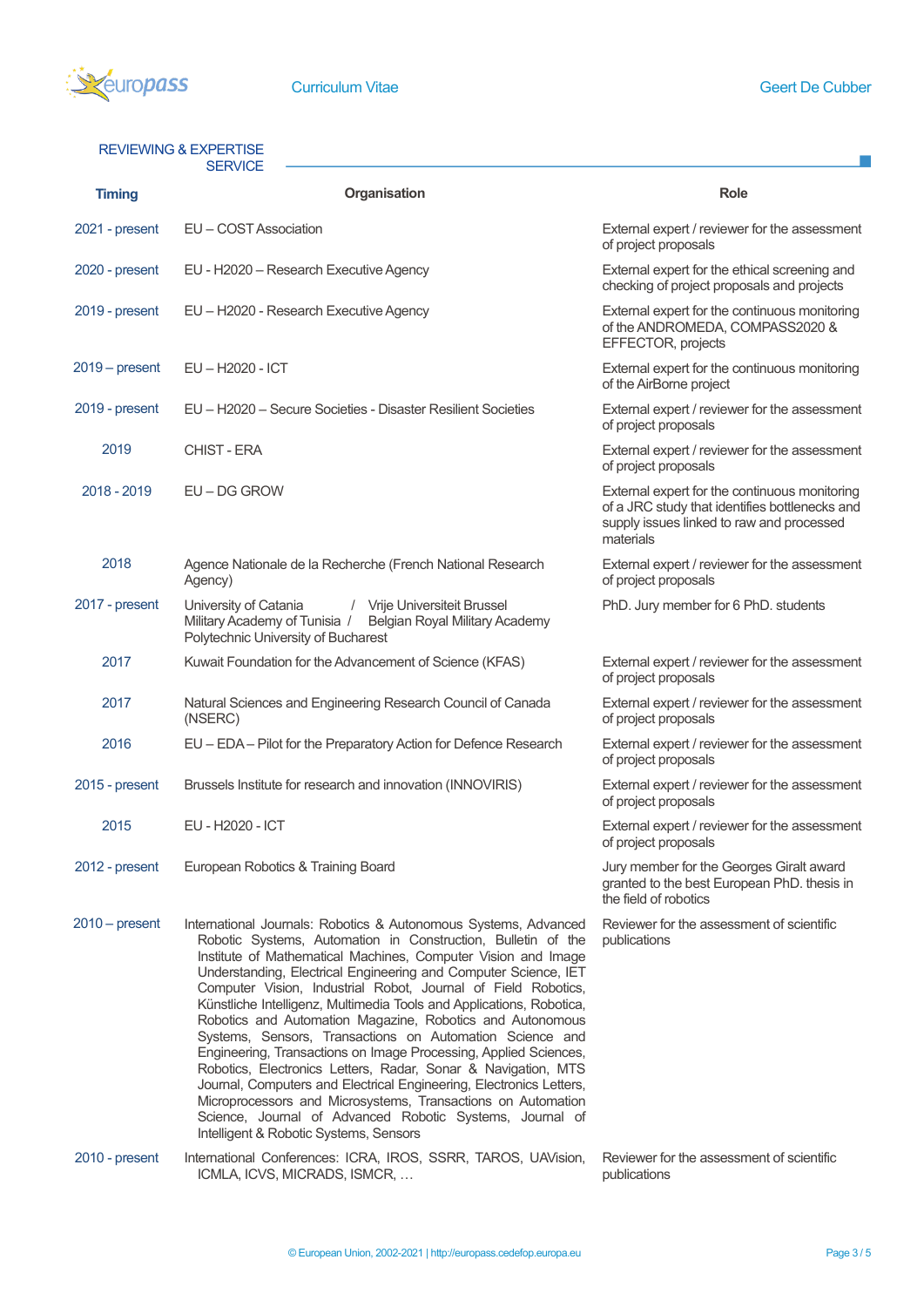

EDUCATION AND TRAINING

2010 PhD. in Engineering

PERSONAL SKILLS •PhD. thesis title: Variational methods for dense depth reconstruction from monocular and binocular video sequences 2001 Master in Engineering Vrije Universiteit Brussel (Belgium) • Master thesis title: Integration of Sensors on a Mobile Robot Mother tongue(s) Dutch Other language(s) THE INDERSTANDING SPEAKING SPEAKING WRITING Listening Reading Spoken interaction Spoken production French C1 C1 B2 B2 B2 Selor Certificate Article 12. English C2 C2 C2 C2 C2 Romanian B1 B1 B1 B1 B1 A1 German B1 B1 A2 A1 A1 Levels: A1/2: Basic user - B1/2: Independent user - C1/2 Proficient user Common European Framework of Reference for Languages Communication skills •Excellent scientific communication skills gained through the oral presentation of research results at multiple conferences •Excellent communication skills towards the general public gained through experiences in the dissemination of (EU) project results towards the public and end-users Organisational / managerial skills •Excellent project management, leadership and team-leading skills acquired as responsible for teams of up to 125 people •Excellent organizational and time-management skills gained as end-responsible for the timely delivery of over 100 project deliverables (across multiple projects) •Excellent understanding of accounting practices and financial administration for EU-research projects gained as responsible for the financial reporting of multiple EU projects. • Good event organization skills gained through the organization of multiple international conferences and workshops. •Excellent networking skills as proven through the elaboration and coordination of multiple projects with dozens of international partners with complementary capabilities. Computer skills •Excellent command of office tools (word processor, spread sheet, presentation software) • Good command of programming tools (Matlab, Visual Studio, C++, C#) •Knowledge on web development as responsible for the management of the research group website [\(http://mecatron.rma.ac.be/](http://mecatron.rma.ac.be/) ) Flying license • Certified RPAS operator for the MD4-1000 Unmanned Aerial Vehicle.

Vrije Universiteit Brussel and the Royal Military Academy (Belgium)

## Driving licence • B